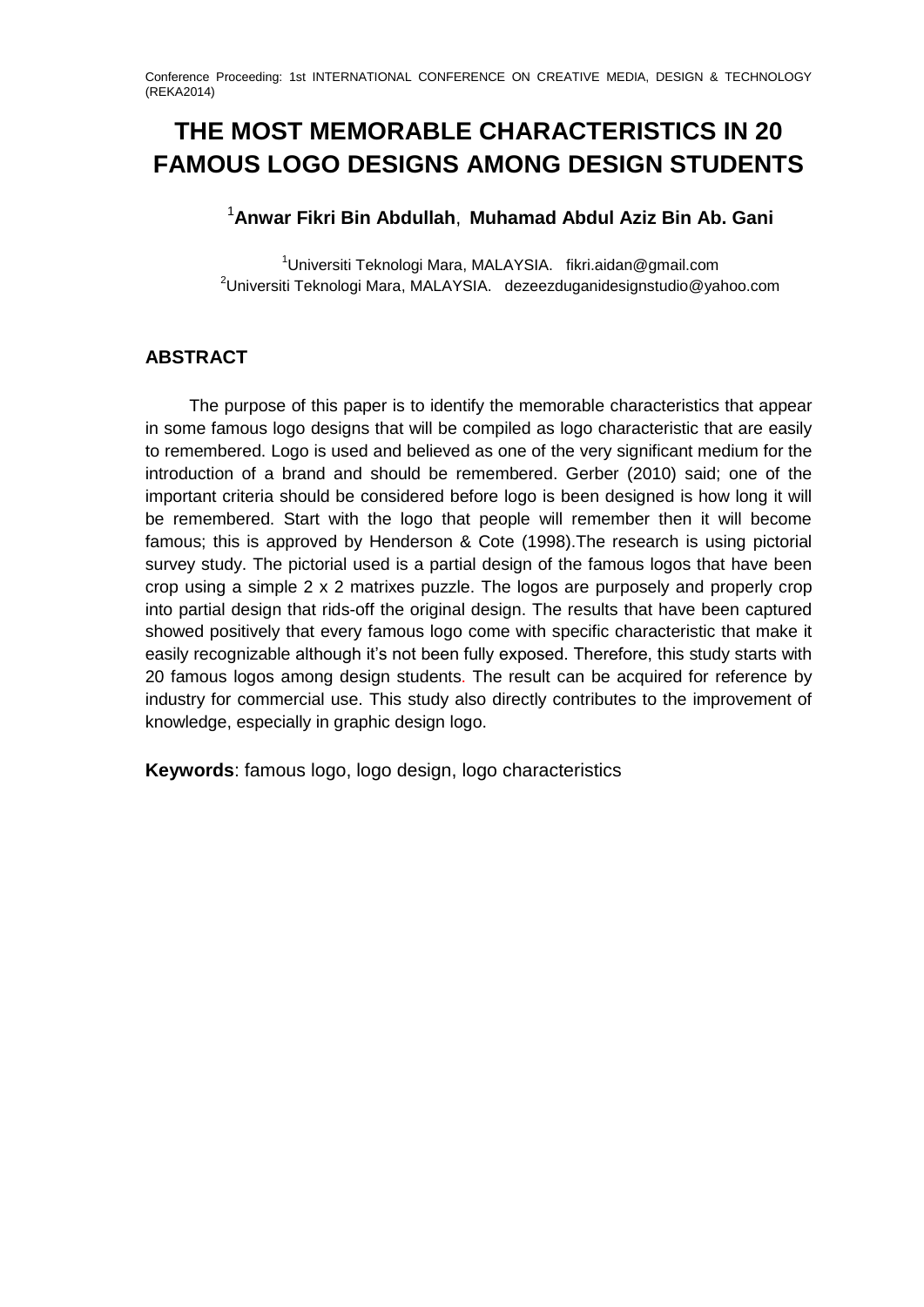### **INTRODUCTION**

We don't realize that our life revolves around logos. Generally, logo is known as an emblem or symbol that is specifically used by an organization to deliver a message (Kamus Dewan, 2010). The precise definition of the logo is difficult to determine since it depends on the purpose and field of studies of the logo usage (Armstrong, 2009). Stones (2009) also argue that the definition of the logo should not be narrowed and be simplified into static definition; as the technology changes so fast these days in which to produce a dynamic logo design is very easy compared to the conventional method. Even though there are different views and opinions on the definition of a logo, but there is a similarity about the role and function of a logo design itself, which is logo are created to be remembered and to be recognized. This similarity is confirmed by Chase, Hughes, Miriello & White (2008). Naturally, if something is easy to remember, of course, there should be strong elements or strong characteristics that are used to be remembered and if we look into the context of the design of each logo; the most references is to the elements or characteristics that are already contained in a logo design itself .

## **PROBLEM STATEMENTS**

The logo studies by Henderson & Cote (1998) only devote to general logos that are not well-known. The problem with the study by Henderson and Cote (1998); they limit the logo scope category (general logo) and also the source of the logo is only gathered from a certain directory which is taken from the design book. This paper will study different scope; to explore the logo-design element or logo characteristics for 20 famous logos that have been ranked by the local design students. Specifically this study is to explore the logo characteristic contained in each of the 20 famous logos; and second, to determine the logo characteristics that are tend to be memorized in each of the 20 famous logos.

## **LITERATURE REVIEWS**

No doubt there are many literatures mostly emphasizing on the importance of logo-design function especially with the attractive logo. Van Reil & Van Den Ban (2001) believe that attractive logos are easier to remember than a logo that is not interesting. Statements by Van Reil & Van Den Ban (2001), however, are subjective since they did not explain which logo-design elements or characteristics in those examples are more likely to be remembered.

Next, Henderson & Cote (1998) had previously studied the most memorable logo characteristics within general logos. They have found that a logo that uses natural elements in its design is more likely to be remembered. In addition, Henderson & Cote (1998) also suggest that each logo-design should not avoid the repetition elements because these aspects earn the most potential to be remembered and recognized.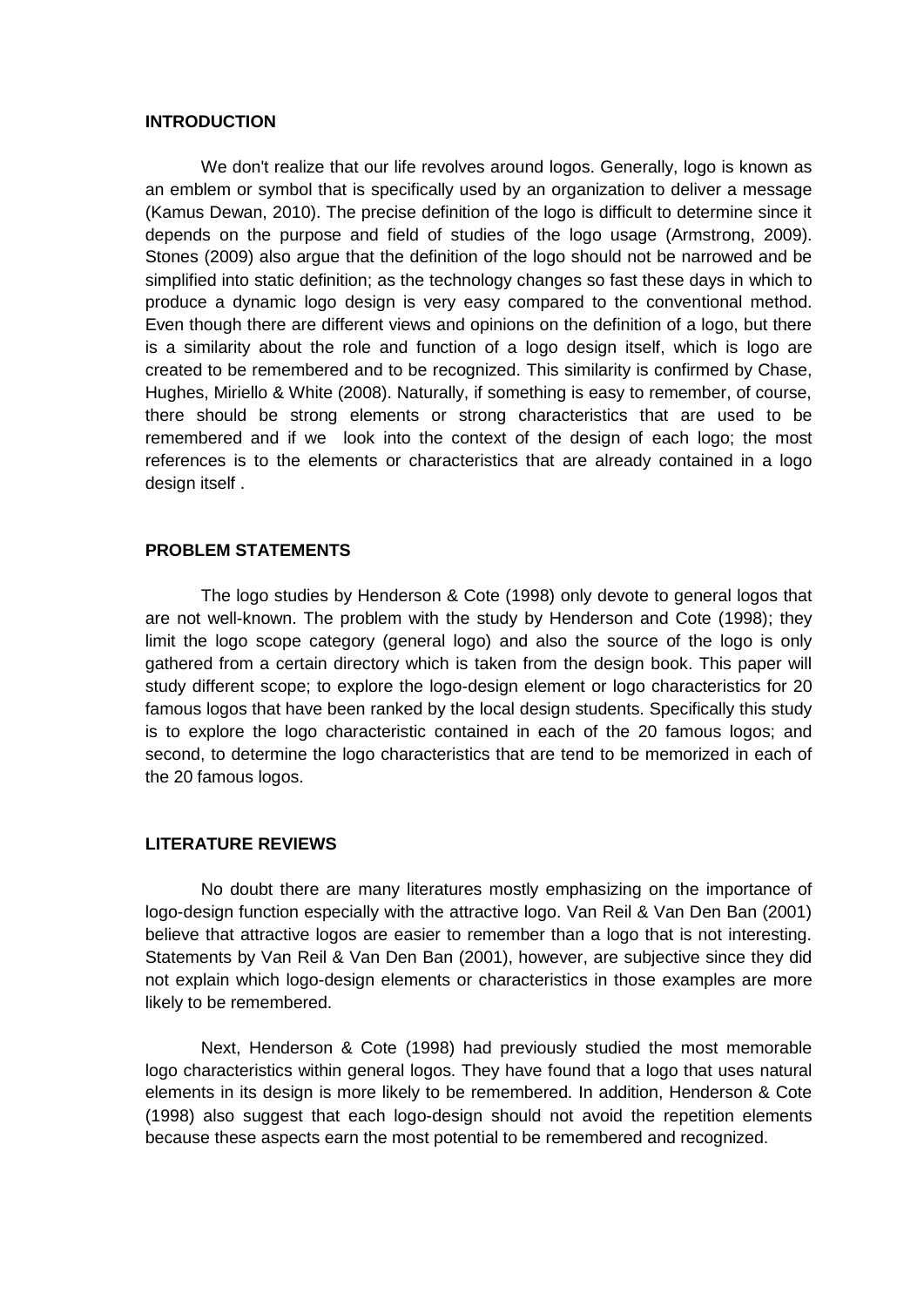However, the study by Henderson & Cote (1998) merely focuses on logos that are generally taken from the design-book directory and the logos studied also are not focused on famous logo.

As recommendations, Henderson & Cote (1998) have advocated other researcher to study on different aspects. Thus, to continue this study, this paper will be focus on the famous logos that are based on the rankings that will be explained later.

## **METHODOLOGY**

| <b>RESEARCH</b><br><b>INSTRUMENT</b> | <b>QUESTIONAIRE</b>                                      |                                                                     |                                           |  |  |  |  |
|--------------------------------------|----------------------------------------------------------|---------------------------------------------------------------------|-------------------------------------------|--|--|--|--|
| <b>PARTICIPANT</b>                   | 30 Design Students<br>100 Design Student                 |                                                                     |                                           |  |  |  |  |
| <b>METHOD</b>                        | <b>Preliminary Survey</b>                                | Logo Characteristics<br>Survey                                      | <b>Visual Analysis</b>                    |  |  |  |  |
| <b>STAGE 1</b>                       | To Determine 20<br>Famous Logos Among<br>Design Students |                                                                     |                                           |  |  |  |  |
| <b>STAGE 2</b>                       |                                                          | Exploring logo<br>characteristics in each<br>of the 20 famous logos |                                           |  |  |  |  |
| <b>STAGE 3</b>                       |                                                          | Identify logo<br>characteristics that<br>mostly remembered          | <b>Extracting Logo</b><br>Characteristics |  |  |  |  |
| <b>FINDING</b>                       |                                                          |                                                                     | Analysis &<br>Evaluation                  |  |  |  |  |

**Table 1.0** Research Frameworks

These studies tend to use qualitative and quantitative approach by implementing the survey method to obtain the desired data. The objective is to explore and to identify the logo characteristics that are contained in each logos, the important process is done in a systematic structure that been emphasized by Bryman (2008) that is also approved by Creswell (2008) so that the relevant data is obtained carefully. On top of this reason, to ensure the two main objectives of this study can be refined, this study has gone through several stages as shown in Table 1.0. There are three stages that have to be passed before the necessary outcomes are obtained.

Stage 1: In this stage, questionnaires were distributed to 30 design-students to recognize 20 most influential logo from the perspective of logo design. This stage is mostly important to determine the selection of 20 famous logos specifically chosen by the design students.

Stage 2: After the 20 logo design were acknowledged and identified by the design students as the most influential logos, the logos then cropped using simple 2 x 2 matrixes square puzzle that will be a simple single, easy recognizable image (refer Table 1.1). The 2 x 2 matrixes square images have been filled up into 4 different set of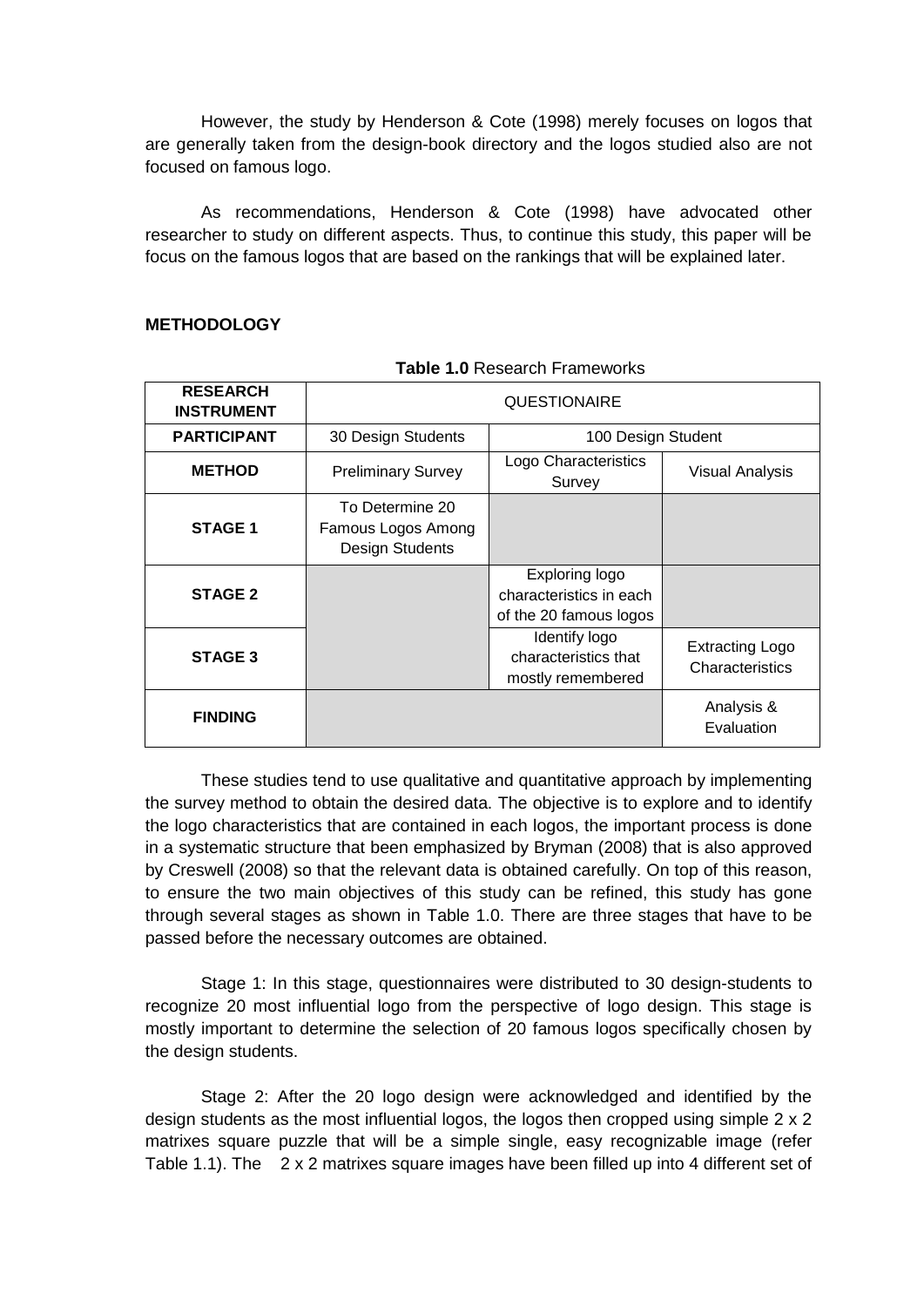questionnaires and distributed to another 100 design students to recognize and to identify the logo characteristics that are contained in these ranked logos.

| <b>ORIGINAL LOGO</b> | 2 X 2 MATRIXES PUZZLE |                |  |  |  |
|----------------------|-----------------------|----------------|--|--|--|
|                      | C <sub>1</sub>        | C <sub>2</sub> |  |  |  |
|                      | C <sub>3</sub>        | C <sub>4</sub> |  |  |  |

**Table 1.1** Example of 2x2 Matrixes Puzzle from the Original Logo

These questionnaire sets have two phases; first phase is to determine whether or not these famous logos are recognizable. In the second phase, questionnaires were more likely to identify the logo characteristics that can initiate the students' minds to memorize the original logo.

Stage 3: In this stage, the questionnaires have been used to obtain the data needed that is related to the logo characteristics that are mostly remembered in these famous logo-designs. The questionnaires that were used in this stage are exactly the same questionnaires used for stage 2 but the result is under control of the second phase. The questionnaires have been formulated to enquire the second objective of this study; to determine the logo characteristics on famous logos that tend to be mostly remembered among design students.

## **RESULTS**

Based on the Table 1.0 above, before the well-known (famous) brand logo is being determined, a survey was distributed among design students to rank the logos from the famous brands. Design students were asked to suggest and rank the most recognizable logo by the famous brands that they can remember. Here are the findings of the preliminary survey;

| <b>RANKING</b>                             |      |       |                                               |  |  |     |          | 10         |
|--------------------------------------------|------|-------|-----------------------------------------------|--|--|-----|----------|------------|
| <b>LOGO</b><br><b>BRAND</b><br><b>NAME</b> | Nike | Apple | McDonald   Samsung   Yamaha   Petronas   Sony |  |  | BMW | Converse | <b>KFC</b> |

**Table 2.0** Famous Logo Ranking from 1 - 10 Among Design Students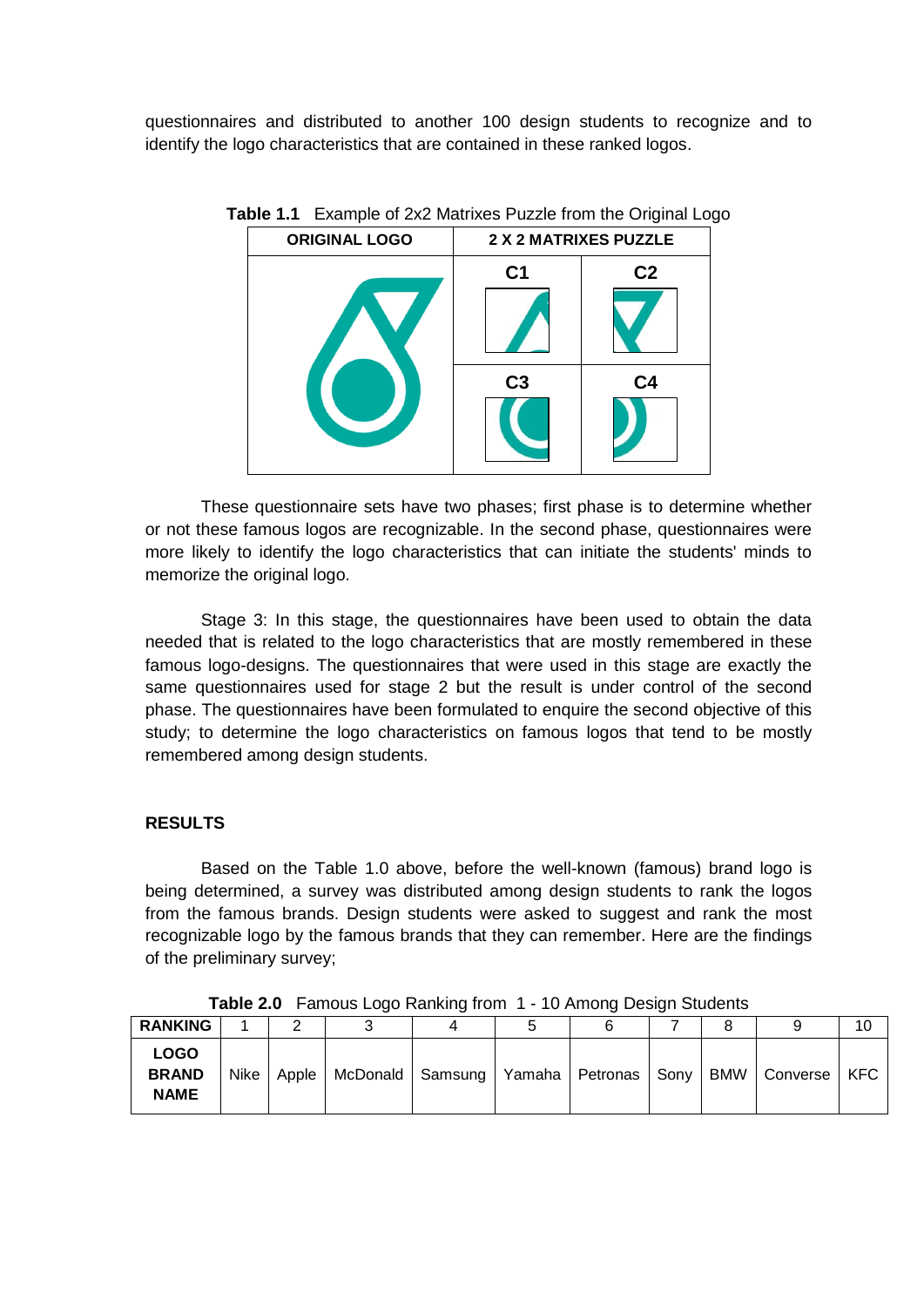| <b>RANKING</b>                             | 11   | 12           | 13     | 14      | 15     | 16              |                               | 18     | 19    | 20     |
|--------------------------------------------|------|--------------|--------|---------|--------|-----------------|-------------------------------|--------|-------|--------|
| <b>LOGO</b><br><b>BRAND</b><br><b>NAME</b> | Vans | Pizza<br>Hut | Proton | Perodua | Toyota | Chuck<br>Tailor | Internet<br>Explorer<br>(I.E) | Adidas | M.A.C | Lenovo |

**Table 2.1** Famous Logo Ranking from 11 - 20 Among Design Students

In Table 2.0 and Table 2.1, Nike is ranked as the most famous logo among the design student. While Apple in 2nd place, McDonald in 3rd place, Samsung in 4th place, Yamaha in 5th place, Petronas in 6th place, Sony in 7th place, BMW in 8th place, Converse in 9th place, KFC in 10th place, Vans in 11th place, Pizza Hut in 12th place, Proton in 13th place, Perodua in 14th place, Toyota in 15th place, Chuck Tailor in 16th place, Internet Explorer in 17th place, Adidas in 18th place, M.A.C in 19th place, and the last place is Lenovo. All of these ranked logo data's have been use in the second survey to obtain the famous logo characteristics using the 2x2 matrixes puzzle (refer sample in Table 1.1) above.

This study found a lot of recognizable characteristics from the famous logo. Thus, the logo characteristics are identified. Both results are showed in different set as C1, C2, C3 and C4 (refer Table 3.0).

|                     | C <sub>1</sub> |                | C <sub>2</sub> |                | C <sub>3</sub> |                | C <sub>4</sub> |                |
|---------------------|----------------|----------------|----------------|----------------|----------------|----------------|----------------|----------------|
| Logo Brand Name     | Recognizable?  |                | Recognizable?  |                | Recognizable?  |                | Recognizable?  |                |
|                     | Yes            | No             | Yes            | <b>No</b>      | Yes            | <b>No</b>      | Yes            | <b>No</b>      |
| <b>NIKE</b>         | 17             | 8              | 19             | 6              | 22             | 3              | 1              | 24             |
| <b>APPLE</b>        | 6              | 19             | 22             | 3              | 12             | 13             | 12             | 13             |
| <b>MCDONALD</b>     | 20             | 5              | 22             | 3              | 23             | $\overline{2}$ | 21             | $\overline{4}$ |
| <b>SAMSUNG</b>      | 25             | 0              | 23             | $\overline{2}$ | 23             | $\overline{2}$ | 23             | $\overline{2}$ |
| YAMAHA              | 20             | 5              | 19             | 6              | 22             | 3              | 13             | 12             |
| <b>PETRONAS</b>     | 17             | 8              | 20             | 5              | 6              | 19             | 11             | 14             |
| <b>SONY</b>         | 24             | $\mathbf{1}$   | 17             | 8              | 21             | $\overline{4}$ | 19             | 6              |
| <b>BMW</b>          | 25             | $\overline{0}$ | 23             | $\overline{2}$ | 8              | 17             | 10             | 15             |
| <b>CONVERSE</b>     | 22             | 3              | 20             | 5              | 23             | $\overline{2}$ | 19             | 6              |
| <b>KFC</b>          | 25             | 0              | 23             | $\overline{2}$ | 23             | $\overline{2}$ | 23             | $\overline{2}$ |
| <b>VANS</b>         | 20             | 5              | 17             | 8              | 19             | 6              | 17             | 8              |
| PIZZA HUT           | 25             | $\overline{0}$ | 23             | $\overline{2}$ | 23             | $\overline{2}$ | 17             | 8              |
| <b>PROTON</b>       | 25             | $\overline{0}$ | 23             | $\overline{2}$ | 21             | $\overline{4}$ | 21             | $\overline{4}$ |
| <b>PERODUA</b>      | 8              | 17             | 17             | 8              | 13             | 12             | 5              | 20             |
| <b>TOYOTA</b>       | 21             | 4              | 21             | 4              | 22             | 3              | 21             | 4              |
| <b>CHUCK TAILOR</b> | 25             | $\overline{0}$ | 23             | $\overline{2}$ | 23             | $\overline{2}$ | 19             | 6              |
| I.E                 | $\overline{7}$ | 16             | 22             | 3              | 21             | $\overline{4}$ | 15             | 10             |
| <b>ADIDAS</b>       | 8              | 17             | 23             | $\overline{2}$ | 19             | 6              | 23             | $\overline{2}$ |
| M.A.C               | 16             | 9              | 21             | $\overline{4}$ | 12             | 13             | 2              | 23             |
| <b>LENOVO</b>       | 19             | 6              | 10             | 15             | 21             | $\overline{4}$ | 19             | 6              |

**Table 3.0** 2x2 Matrixes Puzzle Recognizable Frequency by 100 person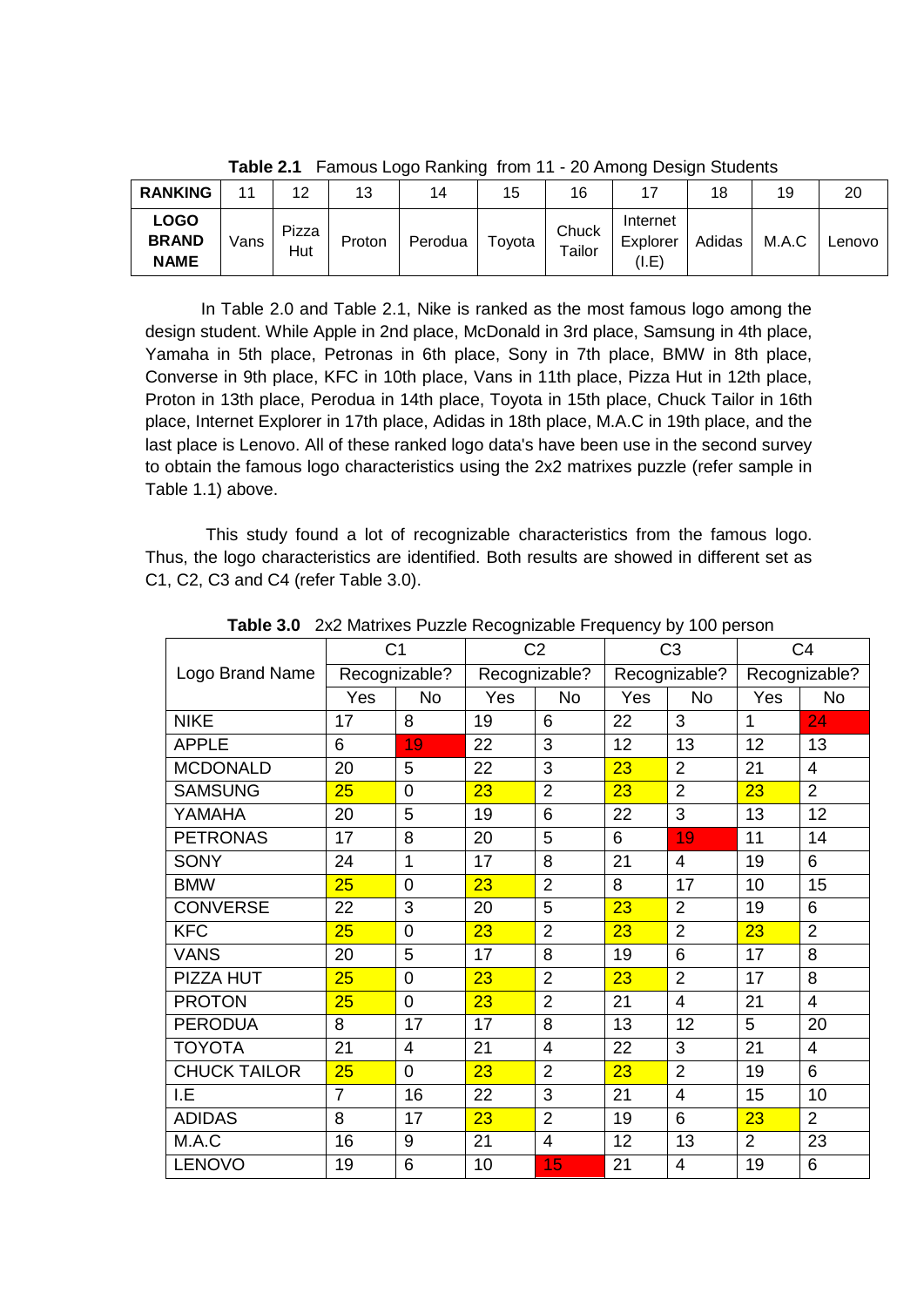C1, C2, C3, and C4 is a different set of image gathered from the 2 X 2 Matrixes Puzzle (refer sample in Table 1.1). The most recognized logo for C1 image pattern is Samsung, BMW, KFC, Pizza Hut, Proton, and Chuck Tailor. The most recognized logo for C2 image pattern is, BMW, KFC, Pizza Hut, Proton, Chuck Tailor and Adidas. In C3 image pattern, the most recognized logo is McDonald, Samsung, Converse, KFC, Pizza Hut and Chuck Tailor. The most recognized logo for C4 image pattern is Samsung, KFC, and Adidas. The most unrecognized logo for C1 is Apple, C2 is Lenovo, C3 is Petronas, and C4 is Nike. The total frequencies of C1, C2, C3 and C4 for both recognize and unrecognized logo is recorded.

The result showed that most recognized logo is KFC and Samsung with 94 people recognized both of the logo, and the lowest recognized logo is Perodua with only 43 people recognized the logo. The design students could recognizes the logo based on certain criteria from the logo characteristic.

Thus, logo characteristics analysis has been done using the results retrieved from this survey. The logo characteristics frequency number is calculated. The characteristics result that help student to memorize the whole logo is shown in the Figure 1.1 below:



**Figure 1.1** Logo Characteristic Frequencies

The top 3 of logo characteristics frequencies that design students can identified from these famous logo are; "Curve" with 570 times, "Typography" with 499 times, and "Figure / Character" with 228 times. The lowest logo characteristic frequency is "Oval" with only 13 times can be recognized.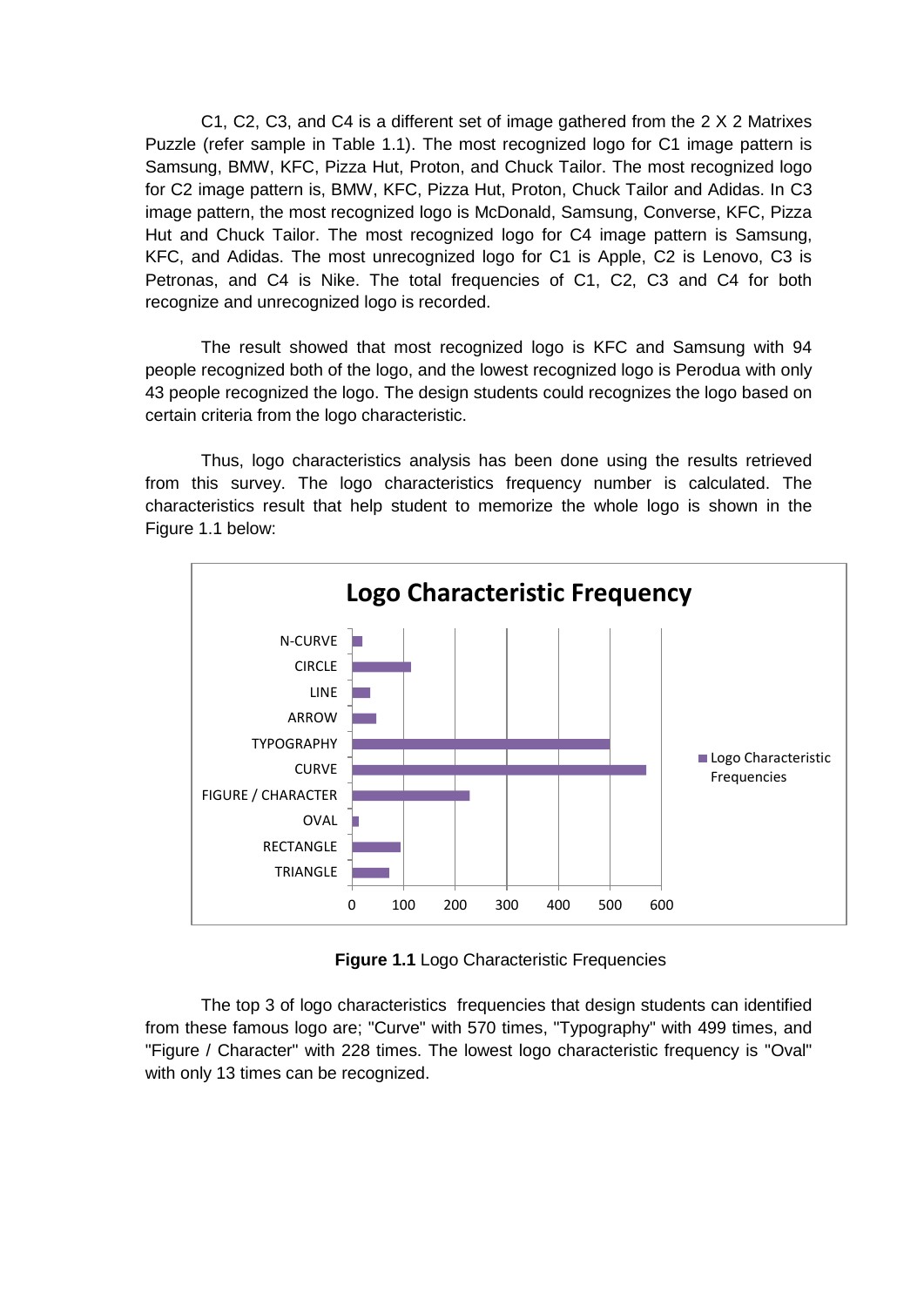'Curve' is a character that is most easily identified by the majority of the design students. Interesting characteristic result that needs to be aware is 'oval', and 'circle'; both character does not help the design students (samples) to acknowledge the whole logo even though these characters are also related to "curve".

This phenomenon maybe due to the actual characteristic nature was deconstructed by the 2 X 2 Matrixes Puzzle (refer sample in Table 1.1).Thus, the nature of the original characteristics of the 'oval' and 'circle' has been changed to "curve". Assumption to this contradictory result, the nature of 'oval' and 'circle' were only manifested by these design students who actually seen each fraction of the given logo as a whole image of the original logo. In the other words, the students actually did not answer the question truthfully. These are manifested result and were issued by Foley & Mat Lin (2010) as 'gestalt'; which means the incomplete image will be provided in the peoples mind.

## **CONCLUSIONS**

High ranking logo recorded such as Nike does not necessary mean that it is the most memorable logo among the design students. The most memorable logo among design student is KFC and Samsung. As conclusion, "Logo Characteristic Frequency" (refer Figure 1.1) determined by the design students above can be used as a simple guide to create memorable logo. Logo designers are recommended to include 'Curve', 'Typeface', and 'Figure Image' as the priority logo characteristics if they want to create memorable logos. For future research it is suggested that they should extend the number of logo and look into contradictory similar characteristics such as oval, circle and curve.

#### **REFERENCES**

- Gerber, A.(2010). Little book of big ideas, Graphic design: The Most Influential Graphic Designer In The World. A & C Black Publisher Ltd, London. Pp.70.
- Henderson, P, W. & Cote, J,A. (1998). "Guidelines for Selecting or Modifying Logo", Journal of Marketing, Vol. 62, pp. 14-30
- Iskandar, T. (1984). Kamus Dewan. Dewan Bahasa dan Pustaka, Kuala Lumpur. P. 1347,868,286
- Stones, J. (2009). No Rules Logos, Radical Design Solutions That Break The Rules. United Kingdom: Roto Vision SA. P.4
- Chase, M., Hughes, R., Miriello, R & White, A.W. (2008). Really Good Logos Explained, Top Design Professionals Critique 500 Logos & Explain What Makes Them Work. United States: Rockstar Publisher, Inc. P.8, 12,16,20
- Van Riel, C. B. M & van den Ban, A. (2001). The Added Value of Corporate Logos-An Empirical Study. *European Journal of Marketing*, 35:3/4, 428-440